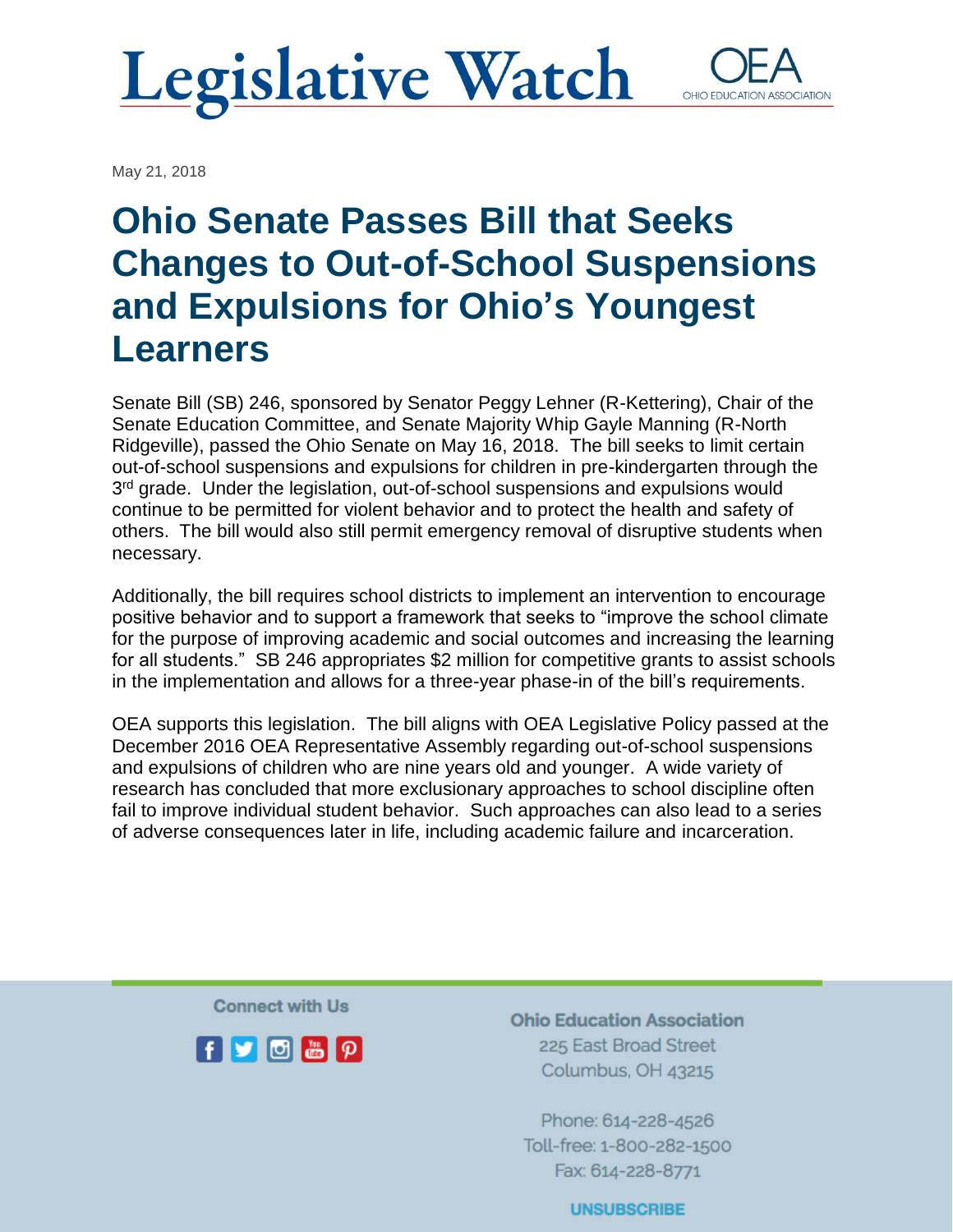# **Legislative Watch** OHIO FDUCAT

#### **Voucher Bill Scheduled for a Possible Committee Vote**

House Bill 200, sponsored by Representative Kyle Koehler (R- Springfield), would greatly expand private school vouchers in the state. The bill would replace the EdChoice and Cleveland voucher programs with a new statewide voucher called the "Opportunity Scholarship." OEA opposes the creation or expansion of voucher programs that drain resources from students in public schools to provide private school tuition to selected students. Therefore, OEA strongly opposes HB 200.

HB 200 calls for a greatly expanded voucher program based on family income. The bill would increase the threshold for eligibility of the current program to 300% of poverty (\$73,800 for a family of four) and expand the program to all grades.

HB 200 is scheduled for a hearing and possible vote in House Education Committee on Tuesday, May 22, 2018. Urge your legislators to oppose HB 200 and prioritize providing resources to the students in our traditional public schools; the choice of 90% of Ohio families. You can take action today by clicking [here.](https://www.ohea.org/?post_type=actions&p=10468&preview=true)

#### **HB 540 – OEA Supported OTES Reform Bill Scheduled for a Possible Committee Vote**

HB 540 (R-Gavarone/R-Manning) is scheduled for a possible vote in the Ohio House Education Committee on Tuesday, May 22, 2018. HB 540 would implement the OTES reforms recommended by the teacher-majority Educator Standards Board. These reforms would restructure teacher evaluations so they are teacher-driven and studentfocused. The bill eliminates the stand-alone 50% student growth measure evaluation factor.

The OEA strongly supports HB 540, which is sponsored by Rep. Theresa Gavarone (R-Bowling Green) and Rep. Nathan Manning (R-North Ridgeville). In a prior House Education Committee hearing, OEA members Jeanne Cerniglia and Jonathan Juravich testified in support of HB 540. Jonathan is an art educator with Olentangy Local Schools at Liberty Tree Elementary. He is also the 2018 Ohio Teacher of the Year. Jeanne is a middle school math teacher in Southeast Local Schools (Wayne County), as well as a member of the Educator Standards Board (ESB) that recommended the OTES reforms that appear in HB 540.

**Connect with Us** 



**Ohio Education Association** 225 East Broad Street Columbus, OH 43215

Phone: 614-228-4526 Toll-free: 1-800-282-1500 Fax: 614-228-8771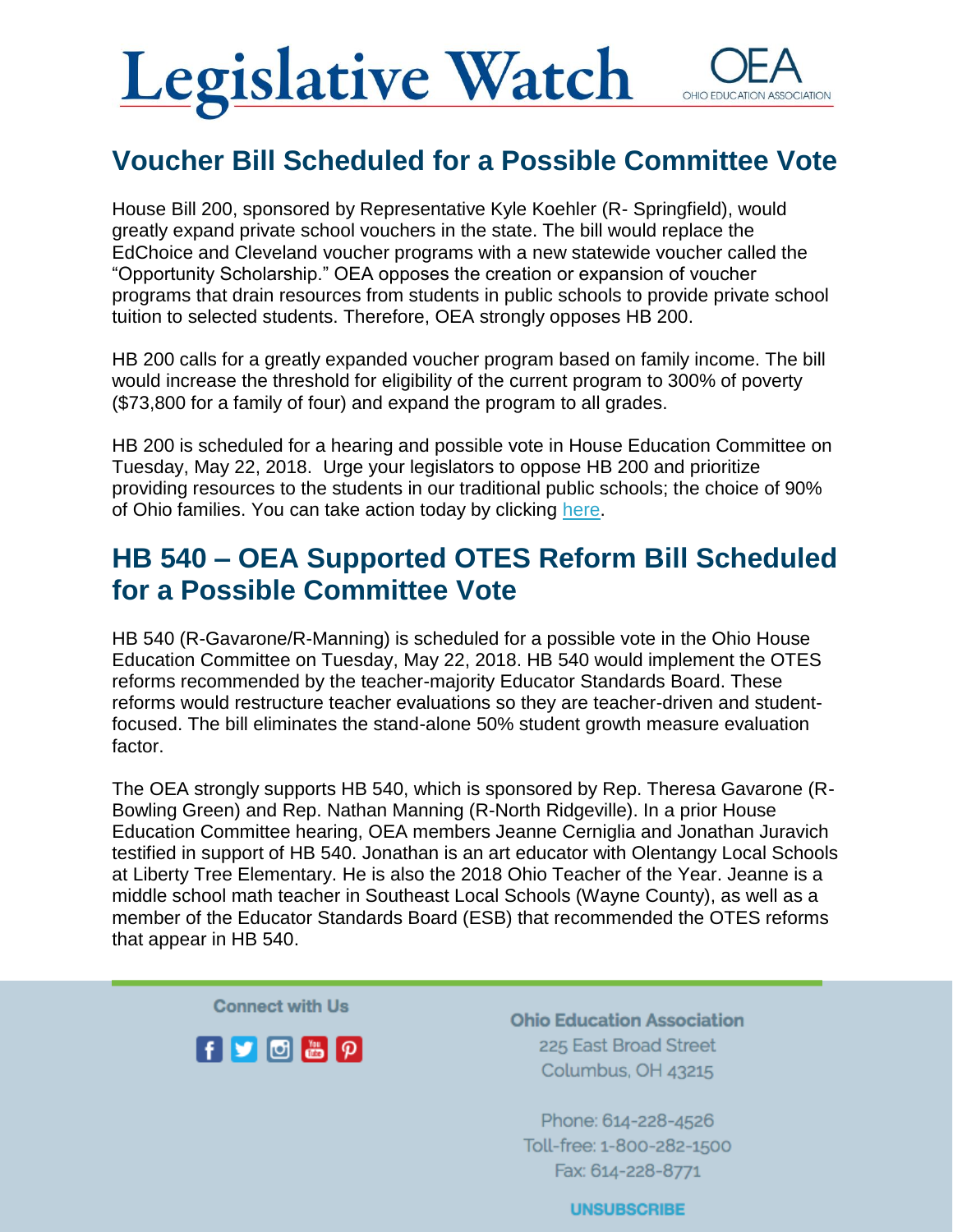## **Legislative Watch** OHIO EDUCATION ASSOCIATION

### **HB 87 – Local School Districts Stand to Recover Funds Lost to Troubled Charter Schools**

OEA Government Relations delivered proponent testimony in support of HB 87 (R-Roegner) in the Ohio Senate Education Committee on Wednesday, May 16, 2018. This was the bill's second hearing in the Senate. HB 87 is scheduled for a third committee hearing on Wednesday, May 22, 2018.

The Ohio House passed HB 87 by a vote of 94-2 on March 7, 2018. OEA worked with Rep. Kristina Roegner (R-Hudson) and the bill's bi-partisan co-sponsors to secure overwhelming support for this important charter school financial accountability bill. HB 87 requires any public funds that are reclaimed by the state based on a finding of recovery against a charter school for fraudulently over-reporting enrollment to be returned to the school districts from which the funds were initially deducted. Ohio law is currently silent on where the state should send these recovered funds.

#### **HB 21 – Stronger Residency Verification for Charter Students will Protect Districts from Erroneous Per-Pupil Deductions**

OEA supported HB 21 (R-Hambley) is scheduled for a possible vote in the Senate Education Committee on Wednesday, May 23, 2018. OEA Government Relations delivered proponent testimony on HB 21 in a prior committee hearing. HB 21 will establish stronger charter student residency verification requirements, which will better ensure that per-pupil deductions are sourced from the district in which a student actually lives (as opposed to a district a charter school erroneously claims a student lives in). The Ohio House passed HB 21 by a vote of 94-0.

### **HB 591 – OEA Supports School Report Card Reforms**

HB 591 (R-Duffey) will receive its second hearing in the Ohio House Education Committee on Tuesday, May 22, 2018. OEA strongly supports HB 591, which creates a new state report card system to assess student performance and other measures for school districts, individual district buildings, charter schools, STEM schools, and

**Connect with Us** 



**Ohio Education Association** 225 East Broad Street Columbus, OH 43215

Phone: 614-228-4526 Toll-free: 1-800-282-1500 Fax: 614-228-8771